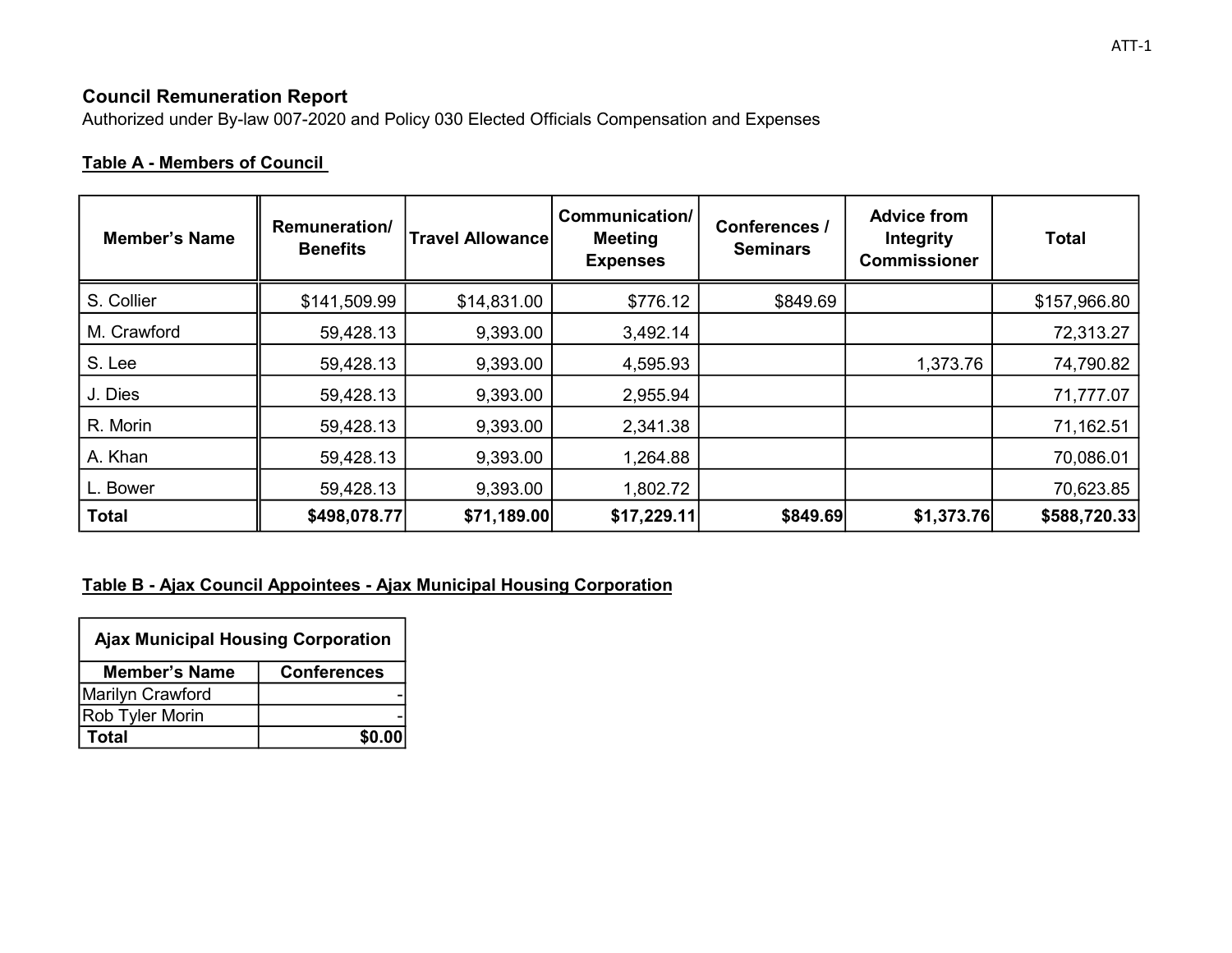### Table C - Ajax Council Appointees - Ajax Library Board

| <b>Ajax Library Board</b> |                            |  |  |
|---------------------------|----------------------------|--|--|
| <b>Member's Name</b>      | <b>Training / Meetings</b> |  |  |
| Sepelene Deonarine        | \$116.96                   |  |  |
| <b>Alisha Francis</b>     | 116.96                     |  |  |
| <b>Noel Green</b>         | 145.56                     |  |  |
| Marcela Killin            | 116.96                     |  |  |
| Deborah McDougall         | 116.96                     |  |  |
| Douglas Miller            | 116.96                     |  |  |
| <b>Matthew Tapscott</b>   | 116.96                     |  |  |
| <b>Sandy Taylor</b>       | 116.96                     |  |  |
| <b>Sterling Lee</b>       | 116.96                     |  |  |
| <b>Total</b>              | \$1,081.24                 |  |  |

### Table D - Ajax Council Appointees - Pickering Village BIA

| <b>Pickering Village BIA</b> |                    |  |  |
|------------------------------|--------------------|--|--|
| <b>Member's Name</b>         | <b>Conferences</b> |  |  |
| Khari Gaynor                 | \$0.00             |  |  |
| <b>Brenton Alleyne</b>       |                    |  |  |
| Dora Hatzis                  |                    |  |  |
| <b>Iris Nicolaison</b>       |                    |  |  |
| Katelyn Yuill                |                    |  |  |
| James Evangelista            |                    |  |  |
| Simone Szauter               |                    |  |  |
| <b>Total</b>                 |                    |  |  |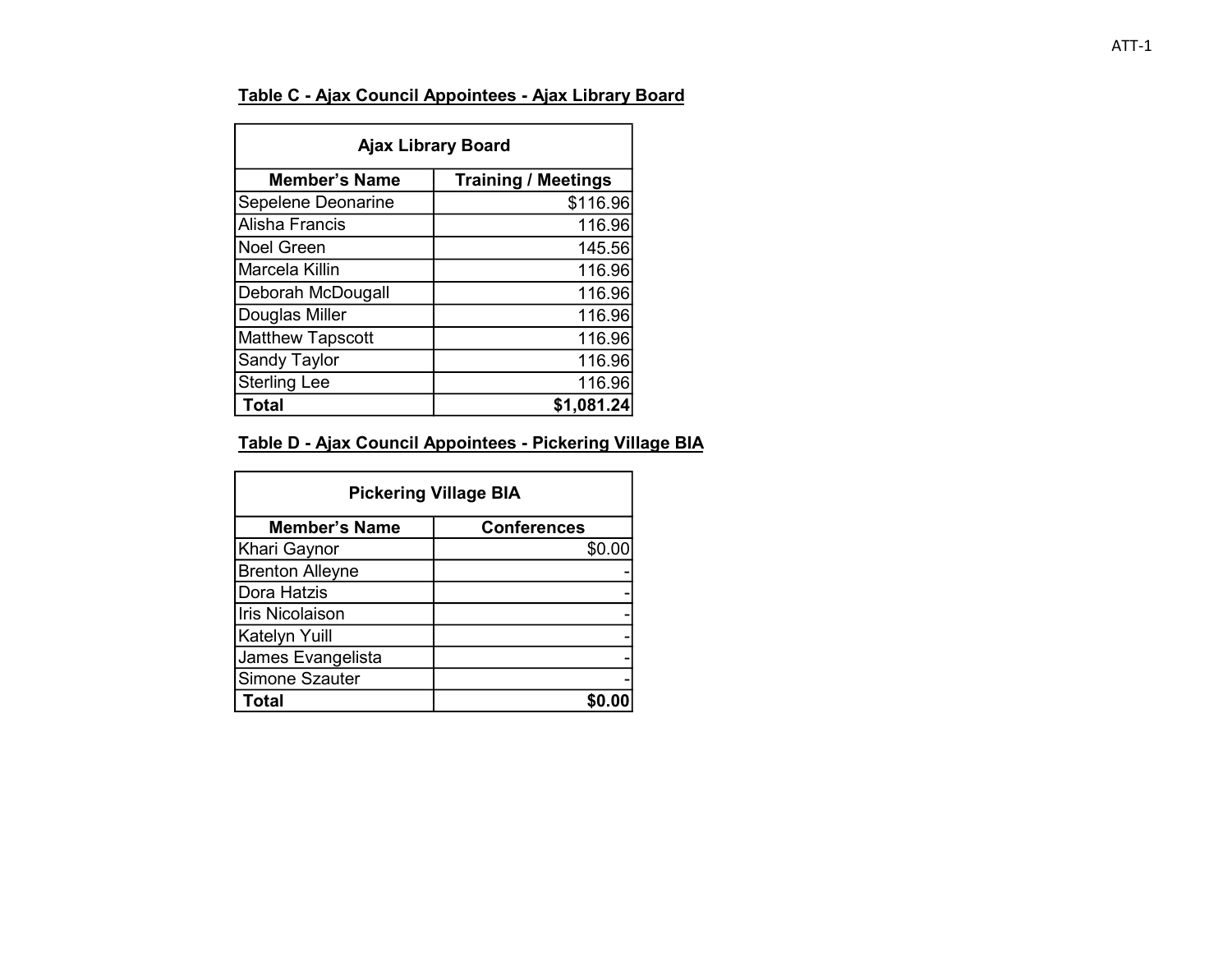#### Table E - Ajax Council Appointees - Downtown BIA

| <b>Downtown BIA</b>                        |        |  |  |
|--------------------------------------------|--------|--|--|
| <b>Member's Name</b><br><b>Conferences</b> |        |  |  |
| <b>IFredrica Walters</b>                   | \$0.00 |  |  |
| Khurram Qureshi                            |        |  |  |
| Total                                      | \$0.00 |  |  |

#### Table F - Ajax Council Appointees - Committee of Adjustment

| <b>Committee of Adjustment</b> |                    |  |  |
|--------------------------------|--------------------|--|--|
| <b>Member's Name</b>           | <b>Honorariums</b> |  |  |
| <b>Wasif Ahmed</b>             | \$715.00           |  |  |
| <b>Mark Pawelek</b>            | 650.00             |  |  |
| <b>Cecil R Ramnauth</b>        | 650.00             |  |  |
| Lori Roberts                   | 520.00             |  |  |
| <b>Greg Whitfield</b>          | 620.00             |  |  |
| Total                          | \$3,155.00         |  |  |

#### Table G - Ajax Council Appointees - Animal Services / Property Standards Committee

| <b>Animal Services / Property Standards</b><br><b>Committee</b> |            |  |  |
|-----------------------------------------------------------------|------------|--|--|
| <b>Member's Name</b><br><b>Honorariums</b>                      |            |  |  |
| Jessica Black                                                   | \$325.00   |  |  |
| Lynda Foster                                                    | 300.00     |  |  |
| <b>Tyler Oosterhuis</b>                                         | 260.00     |  |  |
| <b>Shevaun Pierre</b>                                           | 195.00     |  |  |
| <b>David Saunders</b>                                           | 270.00     |  |  |
| Total                                                           | \$1,350.00 |  |  |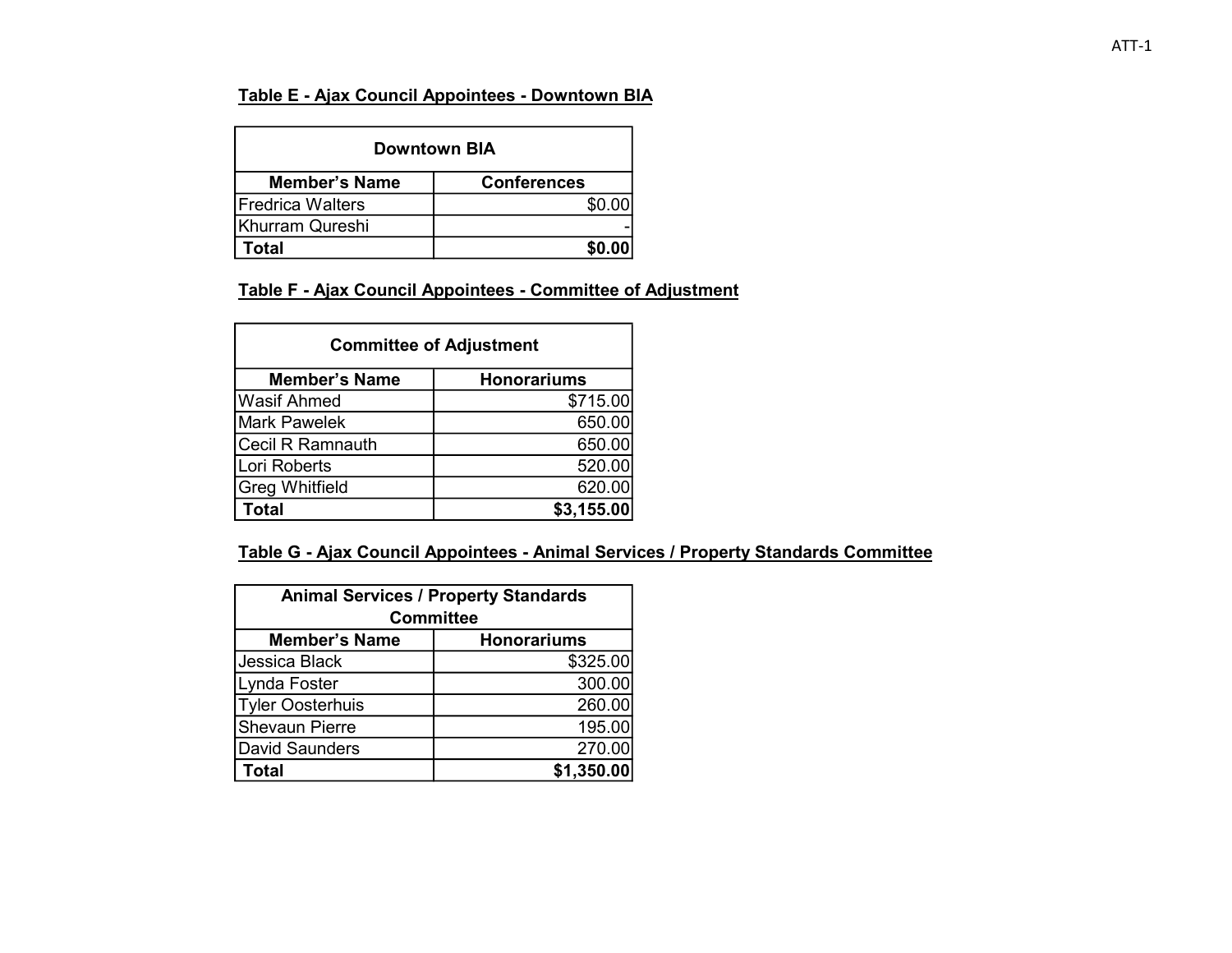### Table H - Ajax Council Appointees - Advisory Committees

| <b>Heritage Advisory Committee</b> |                    | <b>Accessibility Advisory Committee</b> |                    |
|------------------------------------|--------------------|-----------------------------------------|--------------------|
| <b>Member's Name</b>               | <b>Conferences</b> | <b>Member's Name</b>                    | <b>Conferences</b> |
| <b>Bruce Balsdon</b>               |                    | \$0.00 Shandell Conboy                  | \$0.00             |
| Lisa Bower                         |                    | -Kailey Danks                           |                    |
| <b>Beverly Briggs</b>              |                    | -Sepelene Deonarine                     |                    |
| İNeil Burnett                      |                    | -Barb Dowds                             |                    |
| Camille Graham                     |                    | - Ashmeed Khan                          |                    |
| Paul Hébert                        |                    | - Donna Mullings                        |                    |
| <b>Wayne Hingson</b>               |                    | - Rosanne Purnwasie                     |                    |
| Anderson Mendonca                  |                    | - Kathreen Smith                        |                    |
| Pam Pryjma                         |                    | - Ray Smith                             |                    |
| Stephen White                      |                    | -Heather Steeves                        |                    |
| Jeff Wood                          |                    | - Julia Stevenson                       |                    |
| <b>Total</b>                       | \$0.00             | <b>Total</b>                            | \$0.00             |

### Table I - Ajax Council Appointees - Compliance (Elections) Audit Committee

| <b>Compliance (Elections) Audit Committee</b> |        |  |  |
|-----------------------------------------------|--------|--|--|
| <b>Member's Name</b><br><b>Honorariums</b>    |        |  |  |
|                                               |        |  |  |
| Amanda Downs                                  | \$0.00 |  |  |
| <b>Areeb Khan</b>                             |        |  |  |
| <b>Margot Poepjes</b>                         |        |  |  |
| <b>Shaun Patrick Young</b>                    |        |  |  |
| <b>Total</b>                                  |        |  |  |